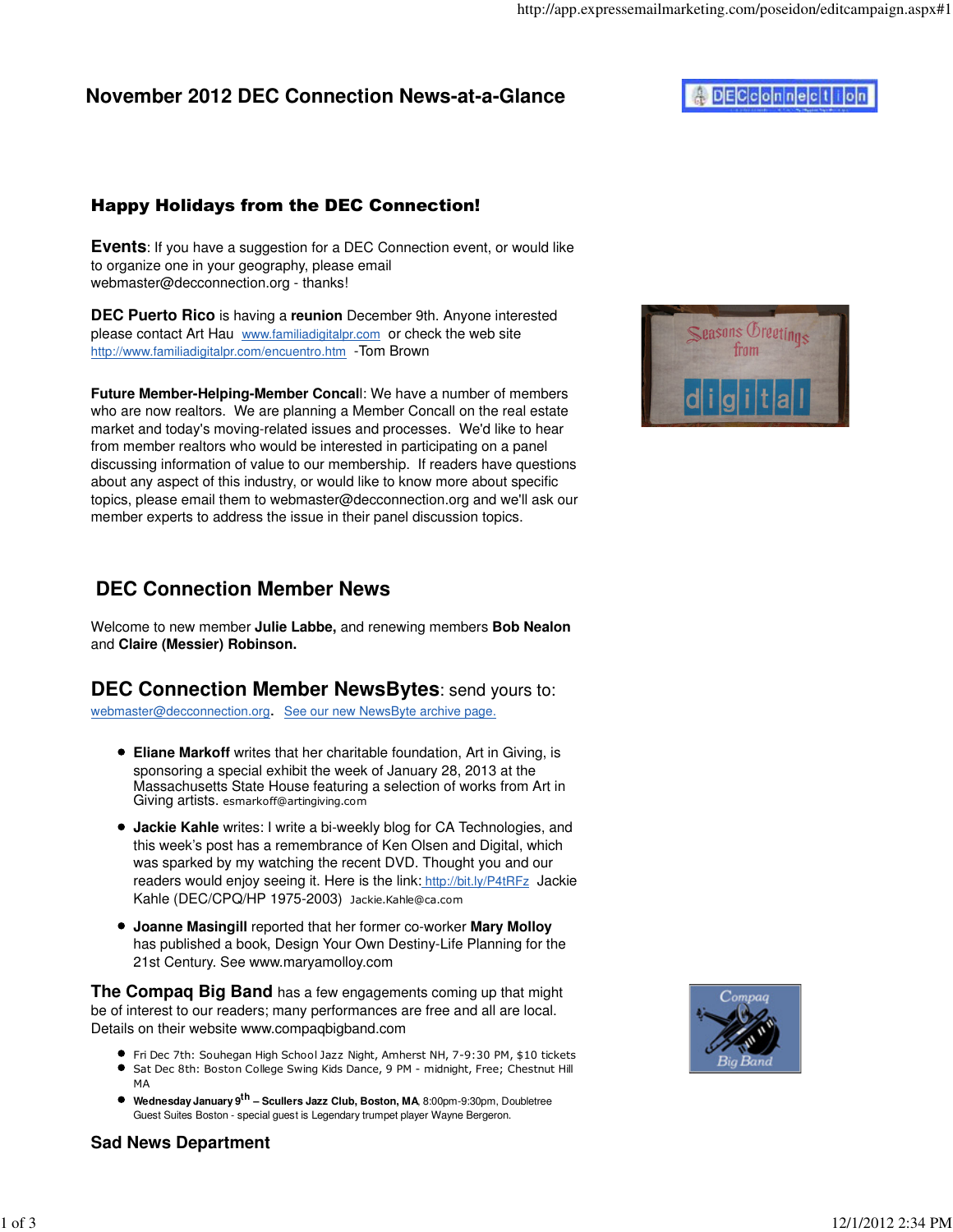- The Digital community lost another strong leader on November 18, 2012 with the passing of **Bill Heffner**, Vice President in Engineering until his retirement from Digital. Jack Mileski sent in the sad news with this comment: "I was on the team with Larry Portner that recruited Bill into DEC and then he was my boss for quite a while. Bill was an outstanding person, great ethics, and a real credit to the unselfish culture of Digital. He will be missed!" Our sincerest condolences to his family and many friends in the Digital community.
- We are also sad to report the passing of DEC Connection member **Hank Vezina** on November 9, 2012. Hank was a leader and mentor in the human resources community at Digital for 17 years as an employee and then a consultant. Condolences may be sent to his wife, Sue, another career DECcie - Susan.Vezina@gpj.com
- Our member Glenn Boston informed us of the sudden passing of his friend, **Mike Mensh**. Mike was a 20 year DEC veteran. He passed away suddenly on November 16th in Tucson AZ. Mike had a series of great assignments including a very successful stint as the Canadian CSS Manager. Mike was the quintessential renaissance man... golfer, tennis player, classical guitar player and an avid student of the Spanish language.
- Len Segal sent in a report of the death of **Barry Stone,** 51, of Fitchburg MA from an automobile accident. Barry was a DEC/Compaq employee in Stow from 1983 to 1995, and a finance manager at Compaq in Littleton from 1995 to 2000. At the time of his death he was employed by Fitchburg State University's IT department.

# **Website Updates**:

- The PBS video of the documentary about Ken and the history of DEC, Digital Man/Digital World, is available online (\$25+s/h) from the PBS store: http://www.shoppbs.org/product/index.jsp?productId=13315614 It's a wonderful hour-long nostalgia trip. Enjoy!
- **History and Culture page**: Galen Davis sent in a copy of the original Digital Telephone Book.
- **Links page**: We added a section called Volunteer activities if you have an organization you 'd like to post, email webmaster@decconnection.org
- **NewsByte Archive** will have member notes posted on a cumulative basis.
- Use your **MEMBER SERVICE CENTER**! Use the gold Member Login button if you have paid dues since 2010. There are queries to find members in your area, and forms to submit to update your profile, send your news, DEC stories, and business listings for our public online yellow pages. You can check your dues status and renew your membership online. You can email a small photo for your profile, access or request membership in our LinkedIn Group, and send info for articles such as Featured Entrepreneur.
- **DEC Stories submitted by our members and readers We are still** collecting your unusual, humorous or just favorite DEC stories. Email them to webmaster@decconnection.org. They should be one page or less and be entertaining to our members. Click on this link to enjoy the ones submitted so far.
- Would you like to be a Featured Member Entrepreneur? Email webmaster with details - 2-3 paragraphs about your business and your photo.
- If you are a member you are entitled to join our Linked In DECconnection Group. Request from within LinkedIn to be added or email webmaster.